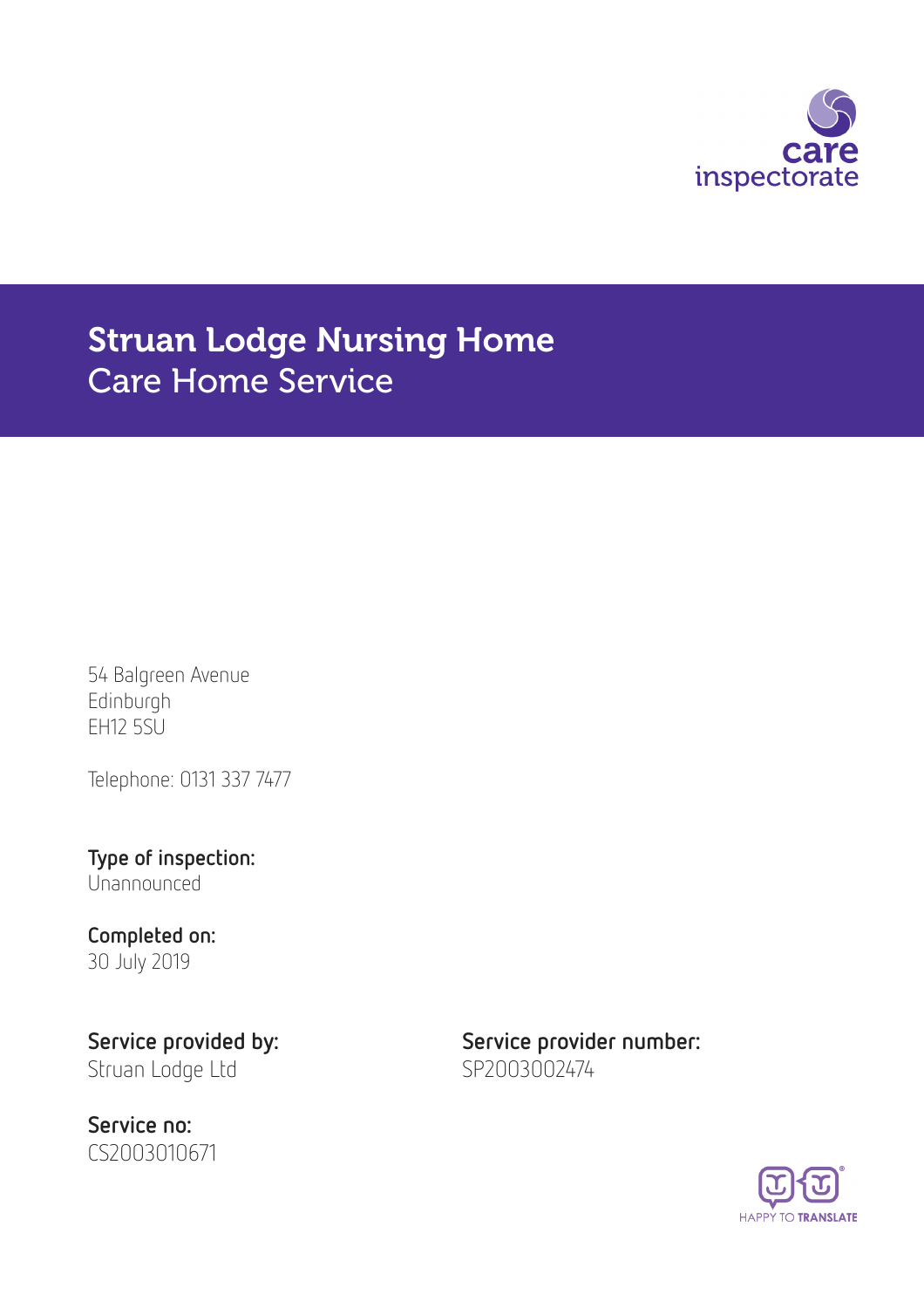#### About the service

This service has been registered since 2002.

Struan Lodge Care Home is a purpose-built home providing care for up to 30 older people. The home is part of the Care Concern Group of care homes in Scotland. Care is provided over 24 hours by a team of registered nurses and carers led by the nursing manager.

The home is situated at the end of a quiet cul-de-sac near Carrick Know Golf Course in the Murrayfield area of Edinburgh. There are pleasant open gardens to the front and off street parking is available. Accommodation is provided over two floors with stairs and a lift to the first floor. All residents have their own rooms which have en suite facilities. Each floor has a lounge with a dining area, a small separate quieter sitting room and communal bathrooms and toilet facilities. All meals are provided by the kitchen team led by the chef and the home has its own laundry facilities.

The home's website states:

'Our team are highly focused on delivering the finest person-centred care and they are sensitive to the individual needs and preferences of our residents. It's extremely important to us that our residents think of Struan Lodge as their home. We don't have set visiting hours - friends and family are always welcome to drop in for a chat, a coffee or a bite to eat'.

## What people told us

During the inspection the service was providing care and support to 26 people. We spoke with 14 people and five relatives. We received responses to questionnaires from six people experiencing care, and eight relatives. We also spoke to 13 staff.

To make sure we involved as many people as possible in the inspection we also used the short observational framework for inspection (SOFI). This observes the quality of staff interactions with people and helps us to evaluate the experiences of people who cannot always tell us what it is like to live in the care home.

People living in the home commented on a range of things and overall they told us that they were very happy with the care and support with many speaking highly of the staff, naming some in particular. Comments from people experiencing care included:

"If you have to come into a home this is one of the best ones".

"Oh it's fine, people are all really friendly. The staffs lovely, some are better than others but they are all really good".

"The staff -some are very good, some are exceptionally nice".

Some relatives appreciated the small size of the home and that this had been a positive factor that had helped them in their decision when choosing a care home for their loved one. Many people spoke highly of the manager and management team. Some of the comments from relatives:

"Very happy with the home - it's personal, so pleased he's in a small one".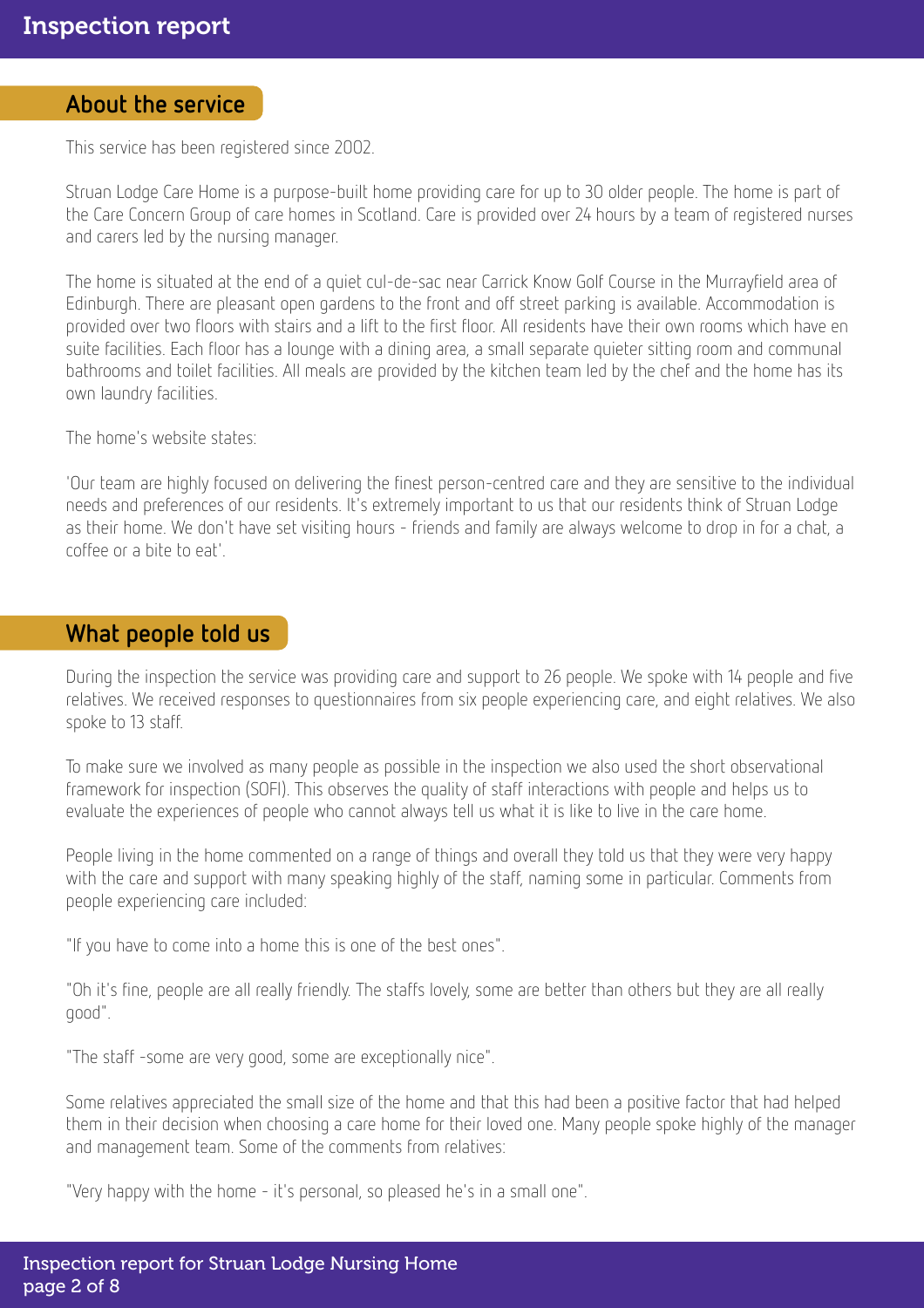"It's very good here, no complaints at all and if there are small things they are sorted out".

"Delighted with the home. I can go home and know that she is safe and well cared for".

Other comments are highlighted in the report along with comments from staff that we spoke to

## From this inspection we evaluated this service as:

In evaluating quality, we use a six point scale where 1 is unsatisfactory and 6 is excellent

| How well do we support people's wellbeing? | 5 - Very Good |
|--------------------------------------------|---------------|
| How good is our leadership?                | not assessed  |
| How good is our staffing?                  | not assessed  |
| How good is our setting?                   | not assessed  |
| How well is our care and support planned?  | $4 - Good$    |

Further details on the particular areas inspected are provided at the end of this report.

#### How well do we support people's wellbeing? 5 - Very Good

During the inspection we used the Health and Social Care Standards to evaluate the care and support people living in Struan Lodge experienced. The standards focus on the experience of people using services and describe what people can expect, they can be accessed at:

<http://www.gov.scot/Publications/2017/06/1327/downloads>

We evaluated how well people's wellbeing was supported and concluded that people were experiencing very good care from staff that treated them with warmth, compassion and respect. There was a relaxed, warm and welcoming atmosphere with staff working well together. Family and friends spoke highly of the home and the staffs' skill when supporting residents:

"I think it's one of the best .... staff are all really approachable, the staff have been well picked by the manager and all seem to have a good understanding of dementia" (relative).

The manager related that her priority over the previous year had been to ensure that all staff underwent training in dementia care, and this had resulted in staffs' skills and understanding improving.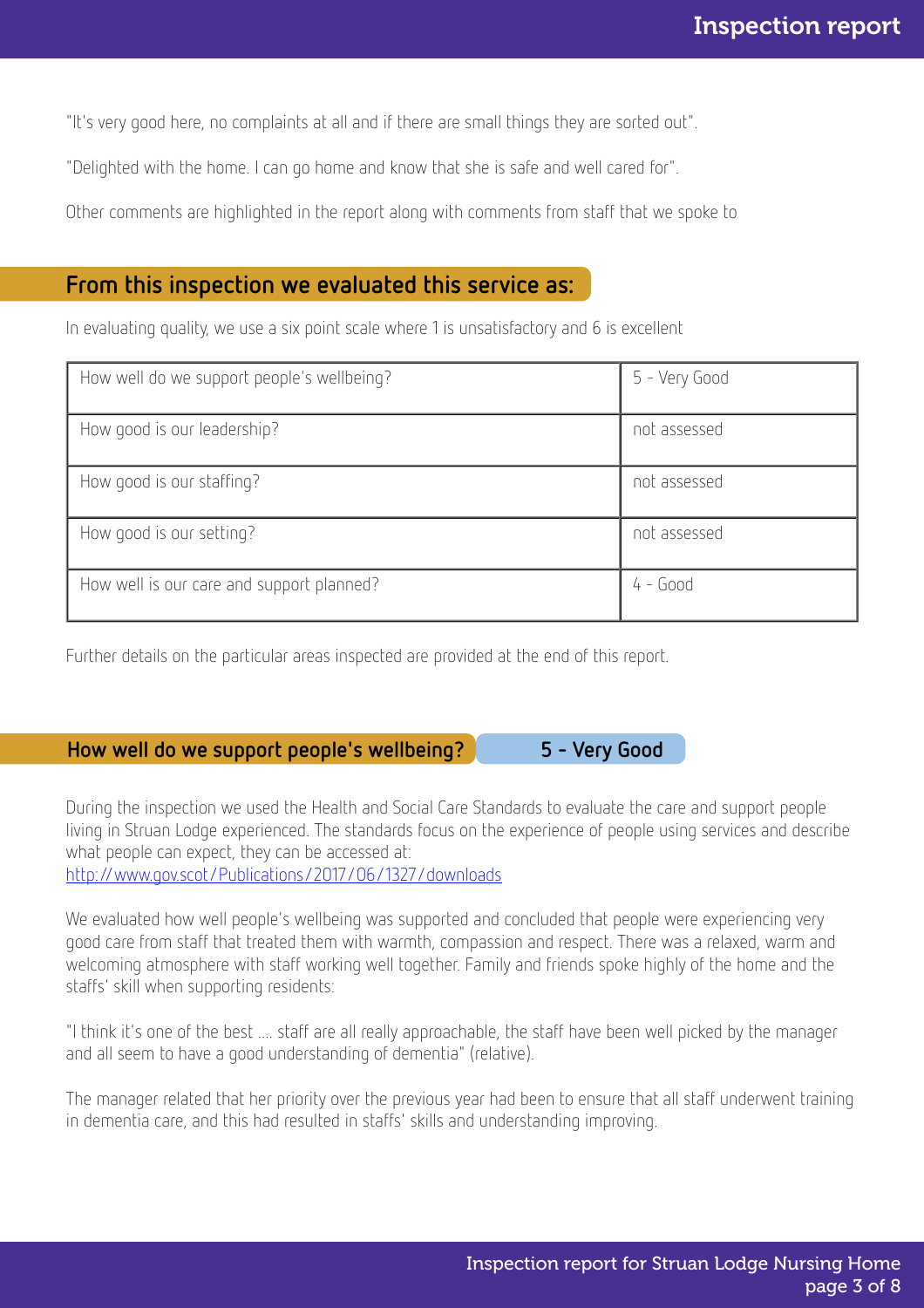Staff we spoke with commented very positively about working in the home, the improvement in team working and how the support from their colleagues and the management team had made a difference. These positive working relationships can help contribute to a warm and happy atmosphere.

There was a feeling that the approach to care was more personal with staff spending more time with people and less time ensuring routines were followed and completing tasks. During the inspection we saw staff sitting and spending time with residents and also their families if they were in visiting.

"Staff are excellent at the moment, every single aspect is so much better. The manager (named) - always looking for new things and how to improve. It's now more relaxed and more person centred" (staff).

In addition, other staff who were not directly involved in caring for residents, for example the office staff and the chefs, felt involved, understood their own importance and how they contributed to good care.

Staff knew the residents well and were alert to times when people were becoming upset or they were becoming unwell. The nursing staff made effective use of their skills in assessing people's health needs. Any changes in people's health were detected promptly with referrals made as necessary to community health services such as the GP, a dietician or speech and language therapist. It was evident from talking to some relatives that their family member's move into the home had resulted in their general health and overall wellbeing improving.

"Can't believe how she's come on, put on weight and she's happy .... she now needs larger clothes!" (relative).

Residents wishes for their future care and any treatments, such as resuscitation, were discussed and clearly documented so the information was readily available to staff in case of an emergency. If residents were unable to give their views relatives were involved in discussions. Relatives were also consulted about how they wished to be notified and involved in any changes in their family member's health, especially during the end of life period.

The manager had progressed ideas discussed at the last inspection to enable people to get the most out of life and promote people's independence, enabling people to continue to do what was important to them. There was a greater appreciation and understanding of the positive benefits to people's wellbeing of keeping restrictions to people's freedom to a minimum whilst continuing to ensure appropriate supports to keep people safe. People could move freely around the home and if able, to go out into the garden or for a walk, accompanied by staff if needed.

A new activities member of staff had commenced in post and was getting to know the residents and what things they would like to see on the activities programme or things they liked to do on a more individual basis. Staff were working hard to help people get the most out of life, encouraging everyone to take part. Those who were less able to actively take part were included, for example to go in the garden, be part of the group during one of the exercise classes or musical events. The home had plans to help people access their local community more and get out and about. They were hopeful that they would shortly be able to use the minibus from a nearby sister home to organise trips out to places of interest.

People's nutritional needs were well supported with residents who had been underweight gaining weight. The new chef had reviewed the menu and understood individual needs and preferences. Residents told us that the food was good with one resident commenting:

"The foods good - I always clear my plate! (laughing).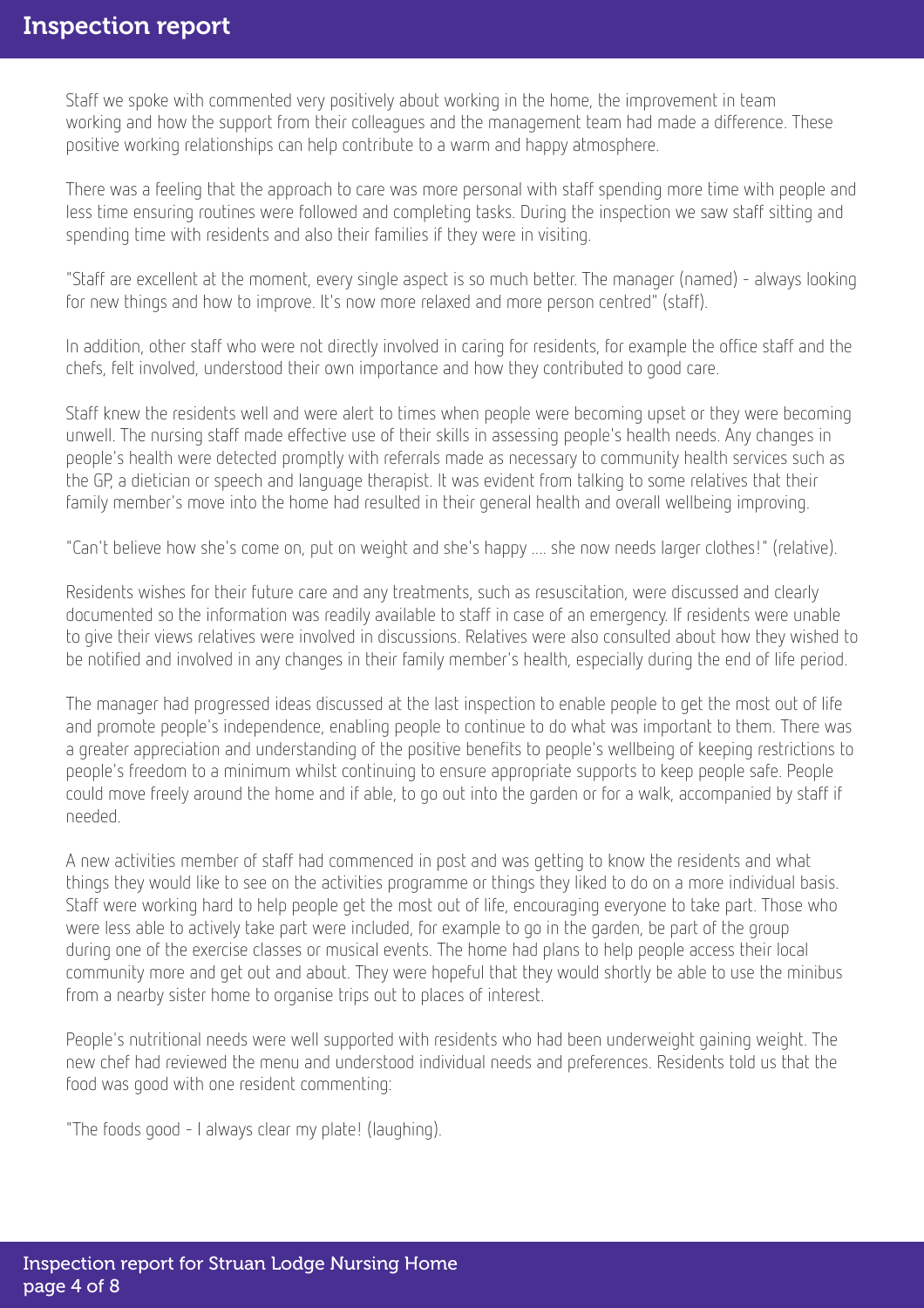Another resident said that the lunchtime menu had improved as the new chef had introduced two choices of main course, which was much better. There were ample cold drinks readily available and residents were supported and encouraged to drink, this was especially important during our visits as it was very hot weather.

On the two days we visited some residents arrived for breakfast at 8.15 and sat waiting for it to be served for 45 minutes. We suggested that residents are consulted as to what time they when would like breakfast from so they would not have such a long wait. We also discussed how people's abilities could be maintained and independence and choice promoted by supporting people to help themselves to their cereal, make their own toast and help themselves to sugar and milk, instead of having these things done for them when they were still able to do these things for themselves.

People were supported well with skill and sensitivity to eat well and enjoy their meal in a relaxed and calm atmosphere. However, there were one or two lost opportunities to encourage and support people to eat and enjoy their meal, with the result that two people fell asleep or lost concentration and stopped eating.

We discussed ideas for improvement with the manager who responded positively, and we were assured that our feedback would be taken forward.

#### How good is our leadership?

This key question was not assessed.

How good is our staff team?

This key question was not assessed.

#### How good is our setting?

This key question was not assessed.

#### How well is our care and support planned? 4 - Good

We evaluated that some aspects of care planning were already very good but that some continued improvement was needed to reflect a more person-centred approach.

People had small mini care plans kept in their room that detailed how people liked to spend their day, their preferred daily routine, how they liked to be supported. Other useful information was also included, such as family details and when they usually visited. These small mini care plans were quick and easy to read, detailed and very personal in how they were written. Any staff who did not know a resident very well, such as bank or agency staff, could very quickly read this mini plan and understand a person's needs and how best to support them throughout their usual day. However, these mini plans didn't necessarily capture (and plan for) what was important to people and if there were things they would still like to do and achieve.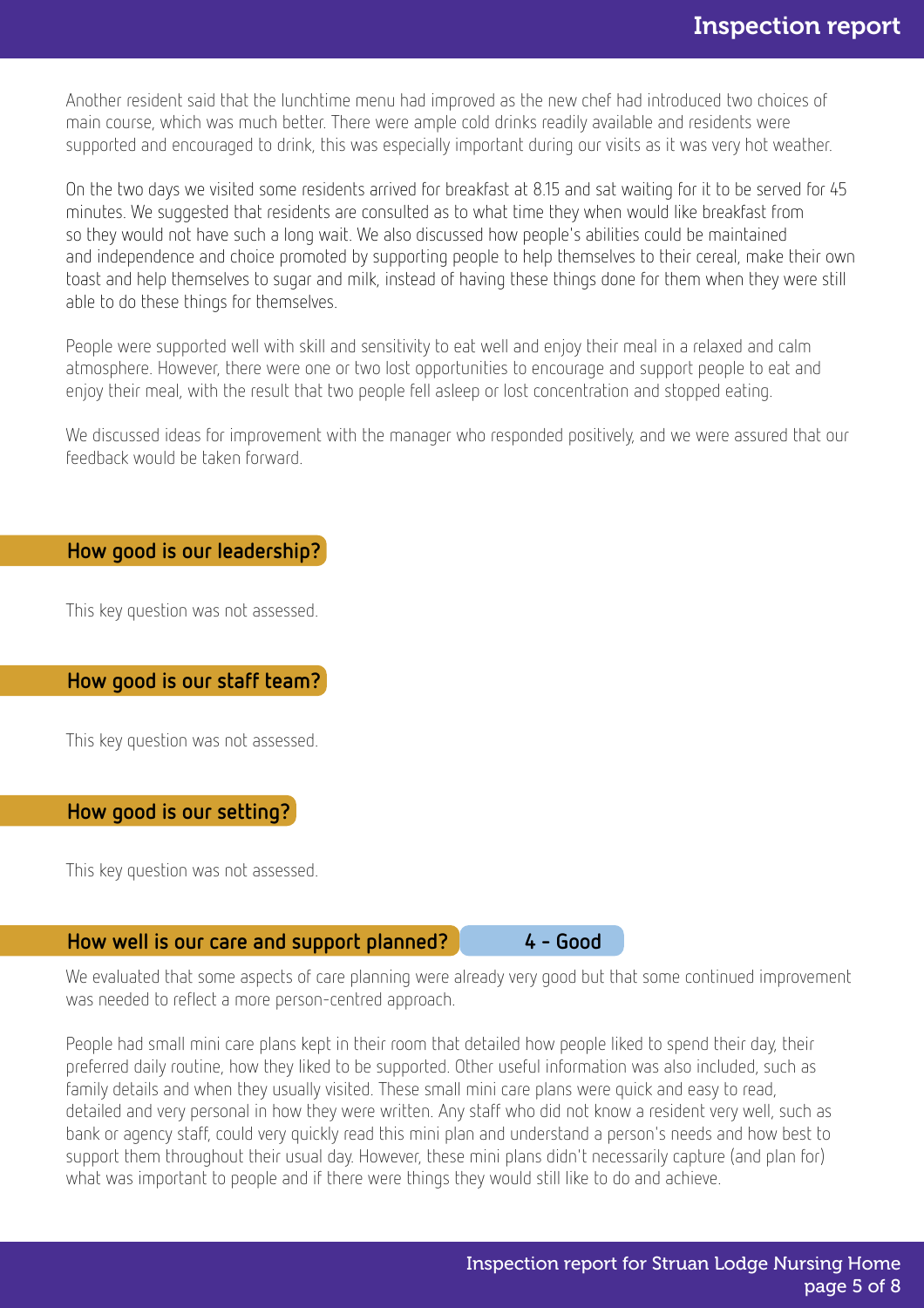There were also larger care plans kept by the care staff that planned care for assessed needs, such as support with skin care, prevention of pressure ulcers, support with nutritional needs and prevention of falls. The format and layout meant these larger plans were longer to read and not readily accessible to the person or their family.

At our last inspection the manager had recognised the need to change the system and approach to care planning with people. During this inspection the manager and staff had already made a start with a few residents and their families. The new plans better reflected what was important to people, their wishes and if there were things they would still like to do and achieve. Some people were unable to tell staff what they used to be involved in and their life before they moved to the home. Staff had thought imaginatively how they could find out more information and plan how they could enable their continued involvement in their own community.

The new approach also fostered more involvement with residents and their families, and this was reflected in the plans we looked at. The larger plans had been revised to also make them more personal, were also much more concise and written in a far more personal way.

We discussed ways that would give people a sense of ownership of their plan and making it a more dynamic record. For example, instead of staff completing the daily review notes on behalf of the person, staff could sit with them and have a chat about how their day has been and write the notes together. The plan could also be a reassuring communication tool for relatives, who could also add to it.

We also discussed ways the manager could support staff to understand the ethos and values that underpin the changed approach.

Whilst we acknowledge the improvements and good start made, the majority of the residents were not on the new system. However, we are confident that the service will gradually progress this with all the residents over the coming months.

## **Complaints**

There have been no complaints upheld since the last inspection. Details of any older upheld complaints are published at www.careinspectorate.com.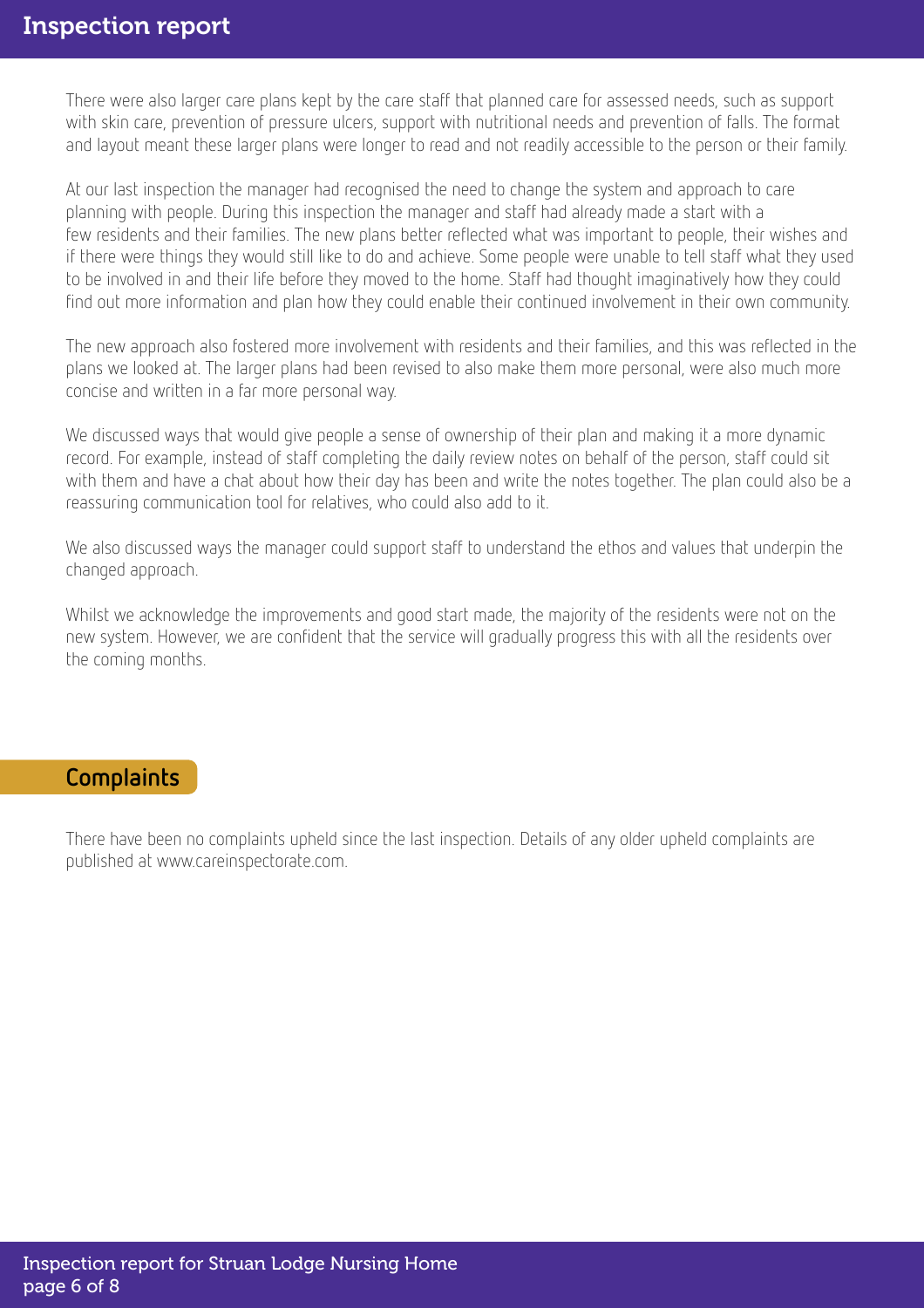## Detailed evaluations

| How well do we support people's wellbeing?               | 5 - Very Good |
|----------------------------------------------------------|---------------|
| 1.1 People experience compassion, dignity and respect    | 5 - Very Good |
| 1.2 People get the most out of life                      | 5 - Very Good |
| 1.3 People's health benefits from their care and support | 5 - Very Good |

| How well is our care and support planned?                                        | $4 - Good$ |
|----------------------------------------------------------------------------------|------------|
| 5.1 Assessment and care planning reflects people's planning needs and<br>lwishes | 4 - Good   |